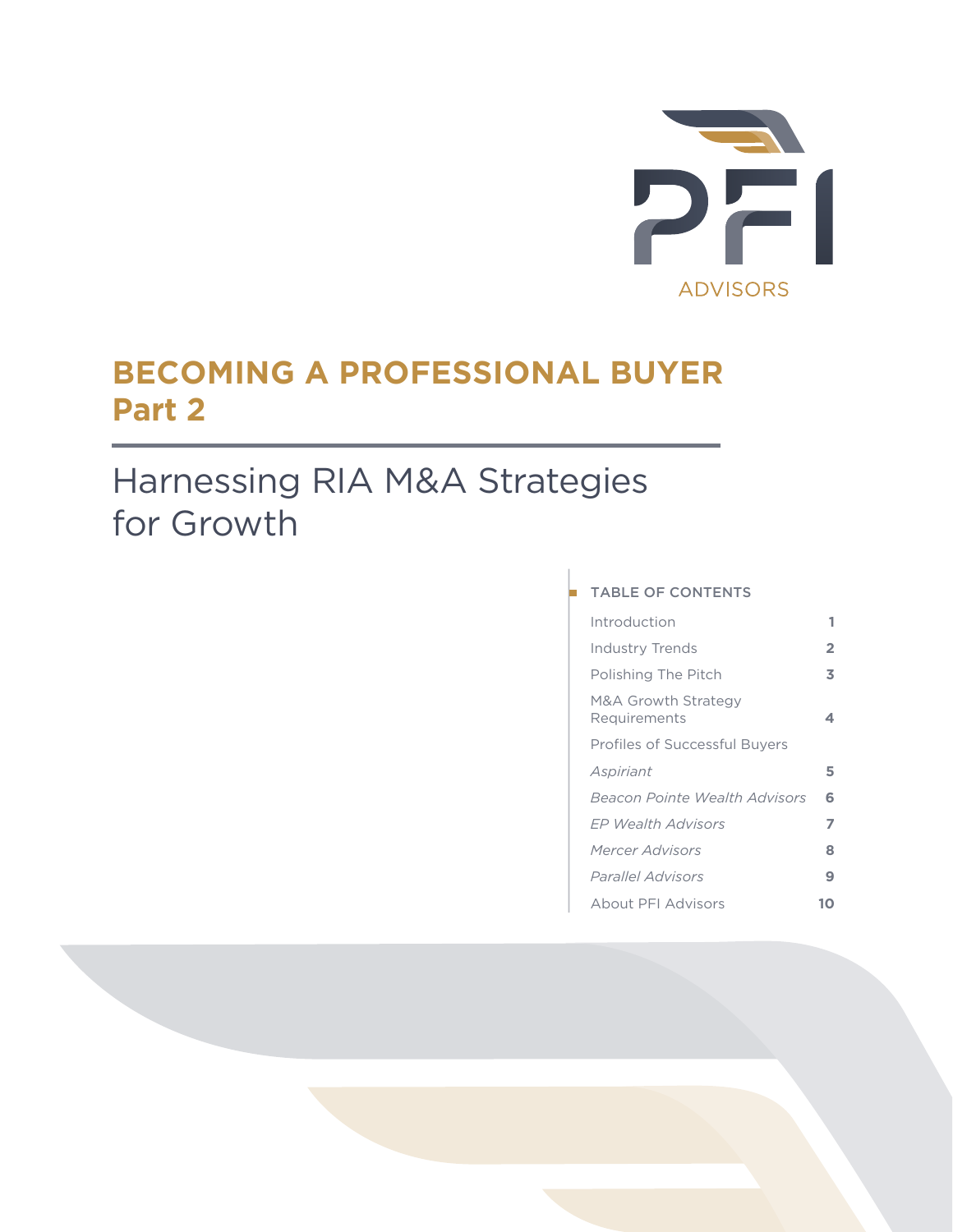# INTRODUCTION



## **Welcome to the latest white paper in PFI Advisors' ongoing series of industry content designed to help advisors build successful businesses. With the RIA industry setting itself up for further consolidation based on the macro trends impacting the industry, the opportunity for peer-to-peer M&A activity is increasing dramatically.**

Multiple industry studies<sup>1</sup> are anticipating record levels of deal making in 2018, with volumes expected to increase dramatically in the years to come. The macro trends of aging advisors, increased competition from new technology players, pricing pressures and increasing client demands are putting stress on smaller advisors' business models. So much so, that many industry experts suggest that firms under \$200 - \$300 million in AUM may not be sustainable over the long run and will need to seek out a larger partner. Scale is becoming critical for RIAs to be able to continue to invest in their businesses, so they can build out centralized infrastructure, deploy the latest operational technology systems, hire professional management and embrace a digital client service experience to match the most successful firms.

As a result, many larger and more established RIAs are now actively pursuing inorganic growth strategies to take advantage of this industry consolidation movement. However, being a successful buyer is not a simple matter. In fact, if done incorrectly, "buying badly" has the potential to derail firms from their stated missions, distract them from their current business of serving existing clients, as well as unnecessarily increase financial and compliance risks that are often unknown until after the deal has closed.

Therefore, an inorganic growth strategy should not be embarked upon blindly. It should be a thoughtful process after firms have shored up their own technology systems, infrastructure, workflows, and service models so they have both the management and operational capacity to efficiently integrate acquired or merged clients and employees.

To provide a solution to this growing industry issue, we are pleased to continue our research into the best practices of inorganic growth by profiling the best in class approaches of the .<br>Industry's largest and most successful firms in this second edition of our groundbreaking are this second caller or our groundbreaking (For first editio[n, click here\).](http://pfiadvisors.com/pfi-advisors-industry-white-paper-becoming-a-professional-buyer/)  $\circ$  thi de a  $IndU$ 

We would like to thank Aspiriant, Beacon Pointe Wealth Advisors, EP Wealth Advisors, Mercer Advisors and Parallel Advisors for sharing their stories, ideas and approaches so that the entire industry can benefit from their experience and wisdom.2

## **To view PFI Advisors' previous white pape[rs, click here.](http://pfiadvisors.com/category/white-papers/)**

<sup>1</sup> [ECHELON Partners,](https://docs.wixstatic.com/ugd/694b5b_2d9e6bfe61af47a3b4d2af86cefd3547.pdf) [DeVoe and Co.,](https://static1.squarespace.com/static/5410ec1be4b0b9bdbd0cc342/t/5a6021f0f9619a7f88042b54/1516249699271/DeVoe+RIA+Deal+Book%E2%84%A2+2017+Annual+Review.pdf) [Cerulli Associates,](https://www.cerulli.com/vapi/public/getcerullifile?filecid=Cerulli-2017-RIA-Marketplace-Information-Packet) [Fidelity Investments,](https://clearingcustody.fidelity.com/app/proxy/content?literatureURL=/9887507.PDF) [Charles Schwab, a](https://aboutschwab.com/images/uploads/inline/2017-RIA-Benchmarking-Study_Results-0717-7ZSV.pdf)n[d TD Ameritrade Institutional 2017 research reports](http://www.fainsightsecure.com/) 2Disclaimer: PFI Advisors has consulted with several of the firms profiled in this report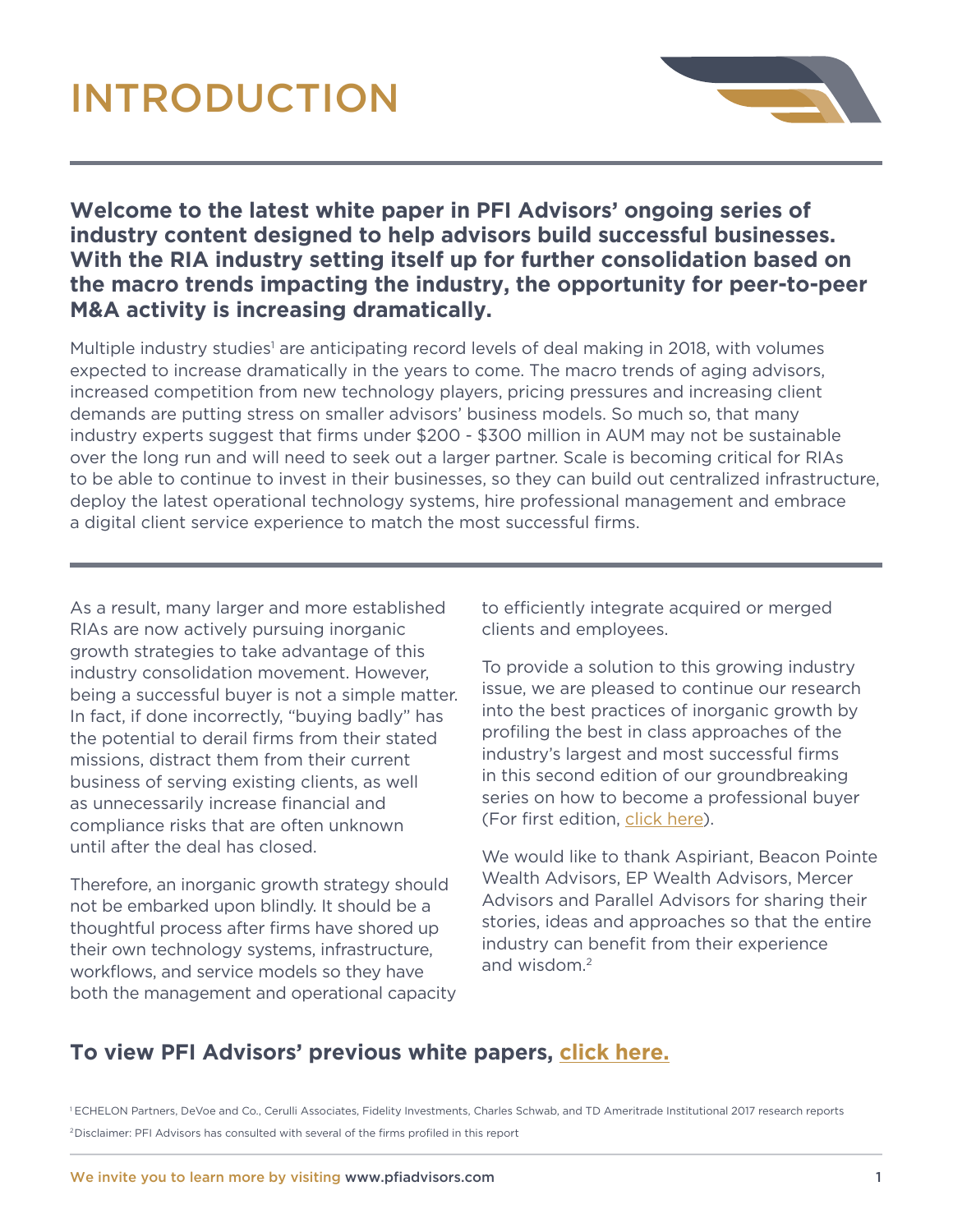

## INDUSTRY TRENDS

In the first installment of our "Becoming a Professional Buyer" research, we highlighted some industry trends that are driving consolidation within the RIA space, most notably the aging of the advisor population. According to industry researcher Cerulli Associates<sup>3</sup>, the average age of advisor-owners is nearing 60, and there are currently more advisors over the age of 80 than under 30.

These baby boomer RIAs are typically lacking a viable succession plan, leaving the future of their firms in doubt. Combined with their desire to retire and a more brutally competitive marketplace, the opportunity to merge these firms into a larger organization is becoming the rule these days, rather than the exception from just a few short years ago.

Also creating urgency for firms is the continued evolution of the RIA industry from a sleepy corner of the larger financial services sector to a high-focus area for both incumbents as well as outside technology disruptors to raise the overall industry-wide competitive response. As a result, the stakes for RIAs are getting higher. This heightened competitive environment is leading to troubling trends such as pricing pressures and slowing growth. According to the latest research from the 2017 Fidelity Benchmarking Study<sup>4</sup>, "60% of advisors are regularly discounting their fees by 20-30 basis points to attract and retain clients." Additionally, per the same study, organic growth for firms has been steadily declining to 3% from 6% just two years ago.

This margin compression and slowing growth are symptoms of a larger problem for a majority of the industry: lack of operational leverage, scale, and a systematic growth engine. The current, decade-long bull market has been artificially propping up many firms whose overall profitability and sustainability will be challenged when the markets eventually cycle into an extended down market.

Particularly in today's more challenging and competitive marketplace, these RIAs will be hard pressed to go it alone for much longer, creating yet another tremendous opportunity for better resourced firms to step in and provide a transition solution for these advisors, their employees and their clients. The entrance of private equity investors is also pushing this tipping point in the industry. These sophisticated buyers are flush with cash and are arming some of the mega-RIAs with capital to continue the consolidation trend.

So, how are larger RIAs closing so many deals? We have found RIAs that have a successful M&A track record tend to showcase their capitalization, centralized infrastructure, family office services, tax expertise, professional management and investment solutions that ultimately will enhance the selling firm's client experience.

Additionally, they stress that transitioning advisors don't necessarily have to retire and exit their firms just because they have been acquired. Our research with leading RIAs shows that these selling advisors are able to free themselves from day-to-day business issues and resume focus on better serving and growing their client base. In fact, they often report that they are rejuvenated, energized and see a clear path to becoming highly productive again in servicing their client base within their new firm after being acquired.

<sup>3</sup>The Cerulli Report, U.S. RIA Marketplace 2017: Ascendance of the Billion-Dollar Firm

[<sup>4</sup>The 2017 Fidelity RIA Benchmarking Study](https://clearingcustody.fidelity.com/app/literature/item/9882273.html)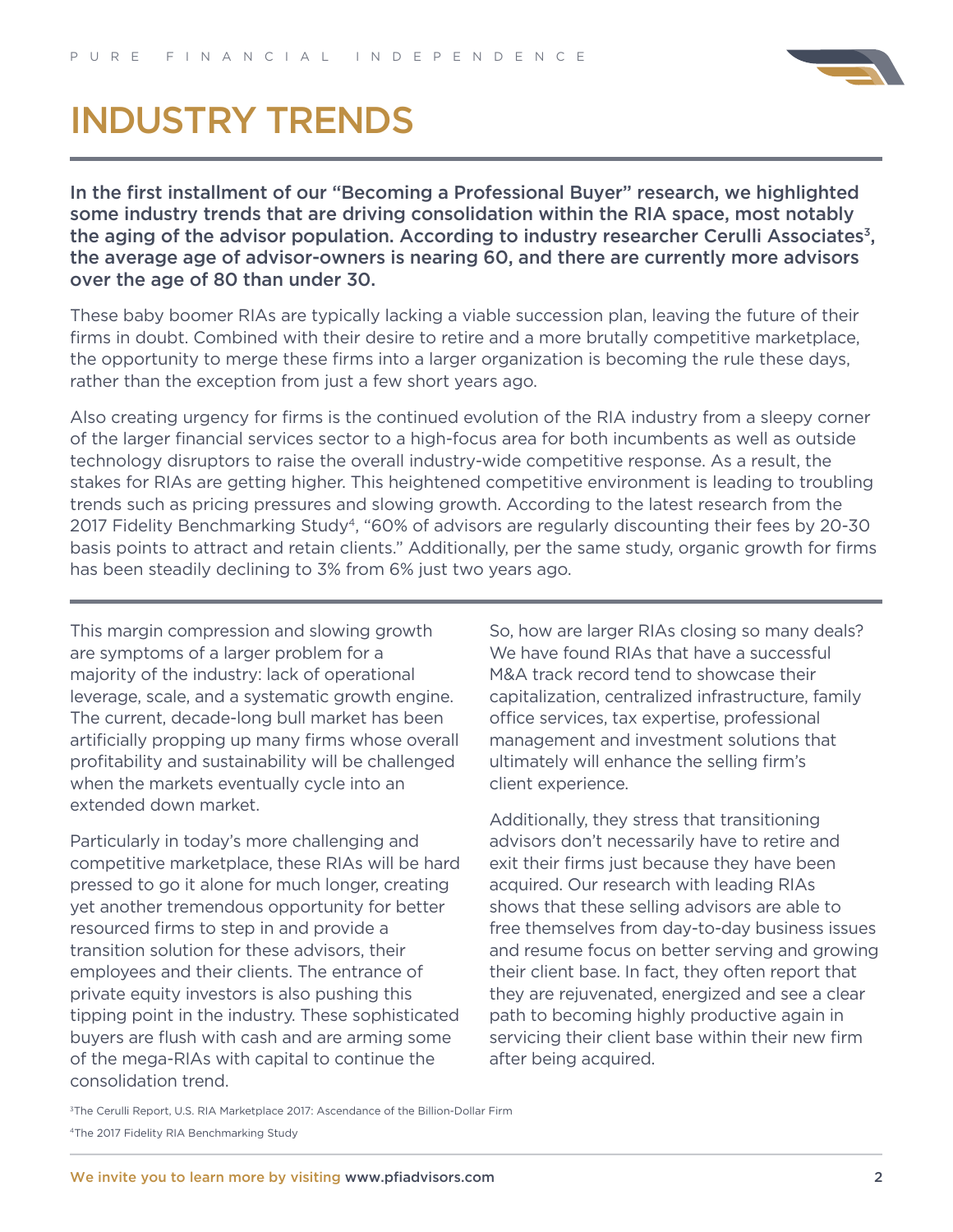

## POLISHING THE PITCH

For RIAs who are seriously interested in pursuing inorganic growth, our research with top firms active in the merger and acquisition game reveals some very direct next steps that need to be implemented before jumping into the M&A arena.

Many industry consultants, investment bankers and financiers suggest that there should be even more deals executed based on the industry demographics and trends, however there is much improvement needed in the buyer community. Simply put, there are a lot of ill-equipped buyers out there.

Accordingly, acquiring firms need to have a powerful benefit message that is easily understandable R G B and appeals to the selling advisors' long-term future and business continuity aspirations. This message needs to be substantially different from the pitch advisors make to clients and prospective clients.

To be successful, an acquiring RIA's pitch needs to focus on the reasons advisors got into the business in the first place: to serve clients and ensure they are taken care of in a way that they had always envisioned. As part of that personalized approach, selling advisors often didn't foresee the operational responsibilities and back office management that they would inherit from running their own business – something that larger, better-resourced RIAs can quickly and easily absorb, freeing up the advisors to better cater to their clients.

Acquiring RIAs need to have a proven client service model, efficient operations infrastructure, and access to additional planning and investing resources so that the selling advisor's clients will have

a better experience than they are currently provided. After all, this is their life's work and if they are going to hand over their clients' faith and trust to a new firm, that acquiring RIA needs to be able to demonstrate these capabilities and communicate them appropriately. Additionally, being able to showcase the ability to market for them via custodial referral programs, systematized marketing approaches and other growth strategies inherent in the firm go a long way to demonstrating why they, their staff, and their clients will be better off as part of a larger organization.

Thus, before heading down this path, it is critical that potential RIA buyers have an efficient infrastructure, professional management, best in class technologies, institutionalized client service models and an airtight compliance process. A good next step is to engage industry operations and technology consultants to perform a "pre-M&A diagnostic" to highlight areas that need improvement and actions to take to be on par with, or differentiate from, the other sophisticated professional buyers out there.

"GETTING DEALS DONE IS CHALLENGING IN EVEN THE BEST OF CIRCUMSTANCES. IT'S A LONG-TERM GAME AND PROFESSIONAL BUYERS UNDERSTAND THIS. FOLLOWING A DISCIPLINED M&A PROCESS WITH A CLEAR UNDERSTUDYING OF ONE'S M&A STRATEGY IS A PROVEN APPROACH TO NAVIGATING THE CHALLENGES."

*– DAVID SELIG, CEO ADVICE DYNAMICS PARTNERS, LLC*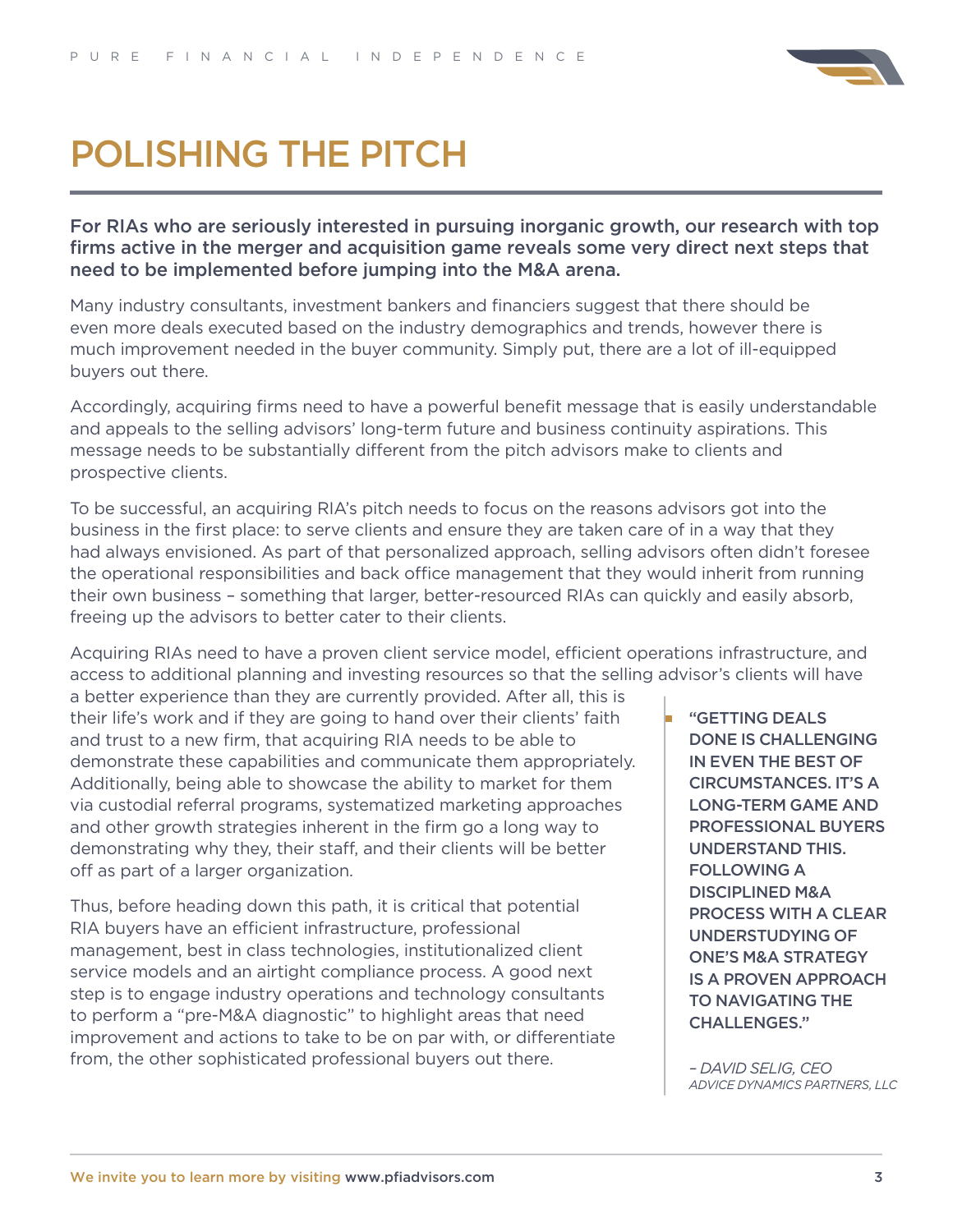

## M&A GROWTH STRATEGY REQUIREMENTS

Based on extensive interviews with top firms who have been successful with their approach to M&A, we've identified the following areas that aspiring buyers need to have in place, prior to engaging with prospective sellers.

### **To become a professional buyer, it is critical to have:**

- **A Clear Value Proposition** Having an easily communicable message about your firm and strategic direction is critical to explaining why a potential seller would want to work with you and transition their clients. Whether that is a scalable platform, an investment management specialty, better technology, nurturing culture or other reason, being able to articulate what you stand for is critical for successfully closing an M&A transaction.
- **Technology and Operational Expertise** Having an up-to-date technology suite and operational excellence that you can showcase to the selling firm goes a long way to building confidence that their clients will be getting an upgrade in service and operating leverage for their advisors to be able to grow faster than on their own.
- **A Multi-Disciplined Leadership Team** Having multiple owners with specific management responsibilities provides leverage and expertise so that selling firms know their clients will be better served. Not only do these "departments" allow a less-sophisticated advisor to offer more complex solutions to his/her clients, but by handing over "servicing" responsibilities to these respective teams, it allows the advisor to get back to growing their clients and not have to worry about the day-to-day servicing of accounts.
- **Management Capacity for Deals** Successfully completing a transaction and realizing the promised synergies takes a full-time, focused effort by one or more management principals. Thus, it is critical that the acquiring firm has management capacity available to follow through on the many logistical details, legal issues, financial implications, negotiations, due

diligence and client transition requirements. For even the largest firms, they typically do not do more than 2-3 deals per year.

- **A Transparent Compensation Structure** In order for deals to go through, acquiring firms need to have a clear equity, compensation, buy-out/exit schedule that is transparent and easily communicable for the firm being acquired so that they know what they will receive over time, as well as expectations for their role and responsibilities as they transition their business.
- A **Strong, Defined Culture** For many deals it often comes down to personality. Having a strong, defined culture is critical to ensure there is a good fit for both seller and buyer. Deals can quickly go astray and result in damage if personality compatibility is not a priority. Many firms often define their M&A success in terms of the "deals they didn't do vs. the deals they did do." Firms tend to spend all of their pre-close efforts focused on the economics of the deal, but it always seems to be the ever-elusive "cultural fit" that will ultimately determine whether the deal is a success or not.
- **Transition Support** In order to harvest the promised synergies from an M&A transaction, it is critical that a majority of the clients transition to the new firm and have a good experience in order to ensure retention. Having a powerful post-M&A transition strategy, team, and onboarding resources ensures that client transitions go smoothly and are paramount for success. For many leading firms, bringing in outside consultants on demand to provide additional resources and expertise post-transaction can be a flexible, efficient and cost-effective approach.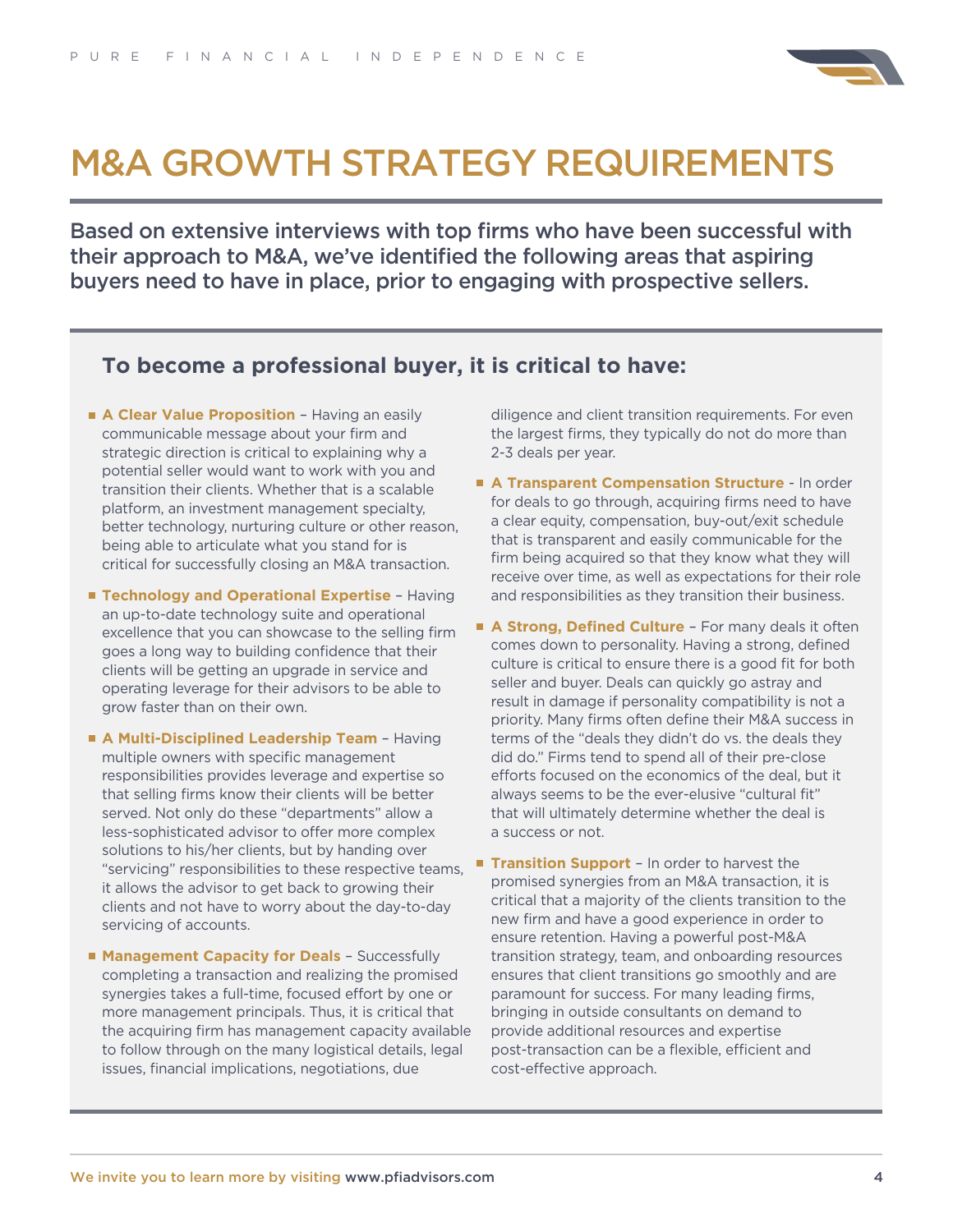

## **ASPIRIANT**

## Aspiriant At a Glance

Aspiriant's approach to growing inorganically is very different and unique in the industry, according to CEO Rob Francais. "We look for like-minded firms who share the same values that we do, have a client-first focus and want to join as partners, not as being acquired."

## Founded: 2008

Headquartered: Los Angeles, CA

AUM: \$12 billion

#### Deal Activity: 5 mergers representing  $\sim$ K 9 \$6 billion

Aspiriant is solving the industry puzzle of mergers and acquisitions by capturing the value of organizations without creating conflicts; such as those that occur from strategic or financial buyers whose underlying interests often conflict with the needs and priorities of clients.

"We don't think of these as acquisitions at all," Francais notes. "You can't buy people, culture or cooperation – value is created when you share core values, a common commitment and integrate partners onto the team. We really consider these integrations as 'fold-ins' and we approach all opportunities as cashless mergers."

Aspiriant has been active in completing these types of large-scale mergers over the years to get to its size and scale, including one of the very first billion dollar+ mergers between RIAs that formed Aspiriant, along with the high-profile merger of Deloitte's wealth management business to create a national firm.

"The way we do mergers is stock-for-stock and no cash changes hands which has helped to create an institutionalized internal succession process to build the organization," Francais says. "Currently, we have 185 people, 65 of whom are partners."

Aspiriant's success, according to Francais, is their focus on aligning the interests of the parties involved and their focus on two pillars of strategy: aggregating talent as well as aggregating assets to gain scale and leverage on behalf of clients. "We want to bring in top talent in the form of CFPs, CFAs, CPAs, JDs and bring their collective wisdom to bear on client needs," Francais says. "Instead of having a lot of advisors doing different things and acting independently, we pool our wisdom and create a team-oriented single experience."

The second strategic pillar Aspiriant has been pursuing is to use its asset size as strength to gain scale on their clients' behalf, such as being able to negotiate better pricing for clients and better access to sophisticated products. **"Our infrastructure that is centralized for investing, planning, operations, tax services and client support is a tremendous resource that enables us to institutionalize our values in delivering what's in the best interest for our clients."**

Francais believes that this values-based approach helps firms that are merging into Aspiriant feel comfortable in telling this story to their clients. "These firms are not selling to us, rather they are seeking to be part of a larger organization that has their interests aligned. We are committed to being 100% employee-owned, have only one class of stock and have not taken any private equity or investments from outside parties."

This values-based focus for Aspiriant has become a self-selection process for RIAs to align with the firm. "Our vision since way back in 2000 was to build an organization for the future. We actually sell a portion of the firm every year as retiring partners transfer their shares to the next generation of advisors, which is precisely what our clients want us to do."

Francais can envision the day somewhere in the distant future where Aspiriant has 100,000 employees and \$1 trillion in assets all working together on behalf of its clients. "We offer a values-based pitch, not a financial pitch, and that has made all of the difference in attracting partners that are a cultural fit and durable," he says.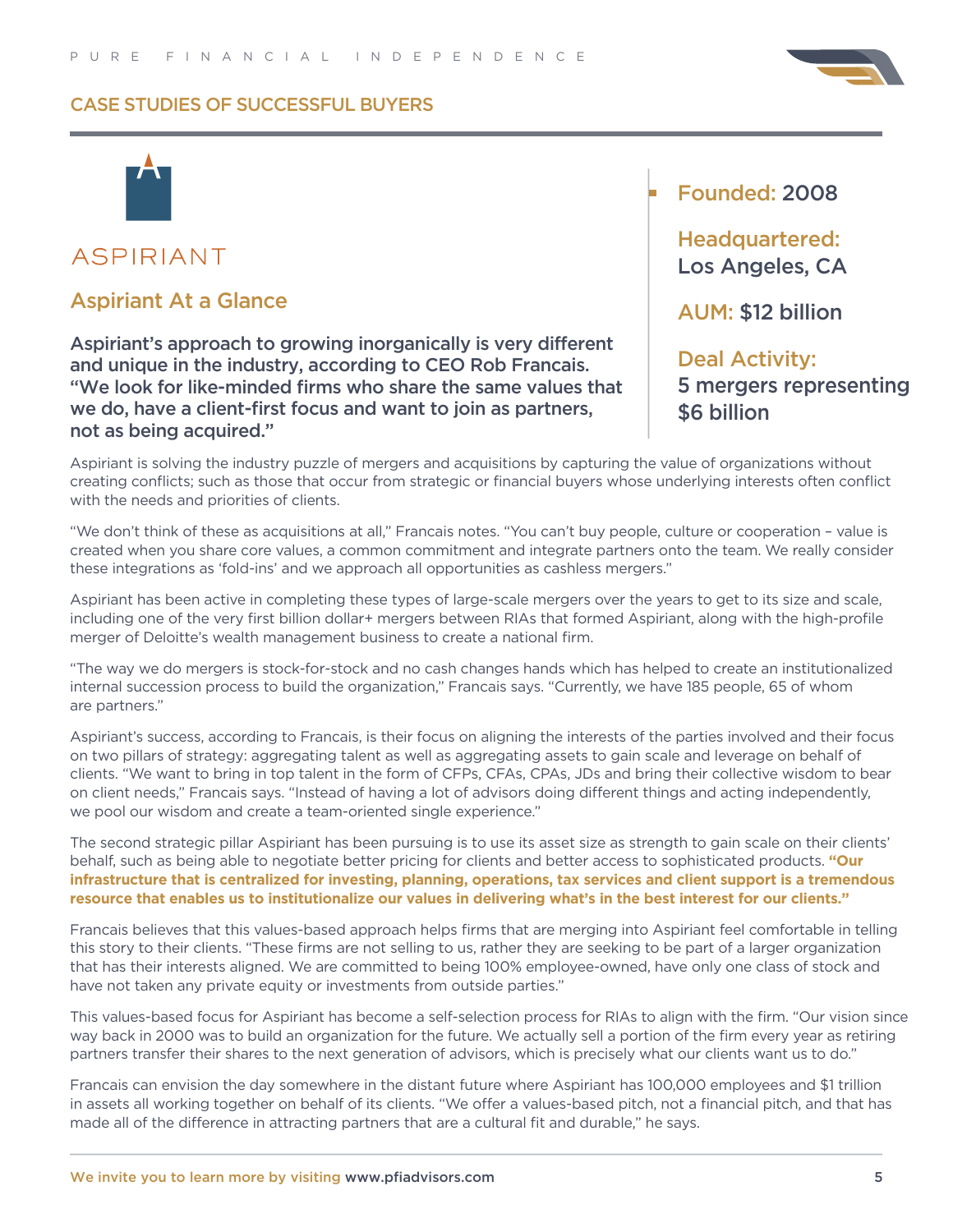

### Beacon Pointe Wealth Advisors At a Glance

Beacon Pointe Wealth Advisors (BPWA) is a partnership between Beacon Pointe and successful wealth managers across the country, focused on creating synergies, value and growth, certainty for advisors, their clients and their team.

## Founded: 2002

Headquartered: Newport Beach, CA

AUM: \$7.7 billion

#### Deal Activity:  $\mathcal{L}$

11 transactions representing \$3 billion

According to Matt Cooper, founding partner and president, Beacon Pointe was founded in 2002 via a lift-out from an institutional consulting advisory firm. Over the years, the firm grew successfully organically, building up a solid foundation for the firm's infrastructure and service model. As the wealth management industry has evolved, Cooper and his team took notice in 2010 of the growing need for consolidation in the industry.

"There is definitely excess capacity in the industry, which is driving a lot of the activity out there," Cooper says. "Our approach, however, was not to be a roll up firm, but to take a different strategy and create a separate operating model that we believe makes us the strategic aggregator of choice."

BPWA is a separate RIA from Beacon Pointe that enables advisors joining the firm to have an immediate equity ownership in that entity which will provide a higher multiple than if they were on their own. "Not only do advisors joining us gain access to a better client experience and a scalable foundation to grow their business, but also they have a guarantee that when they want to retire, we will buy their business at fair market value."

As a serial acquirer, BPWA has a very unique and beneficial financial approach, in that they focus on "cashless mergers" that also include salary, percent of top line income, bonus on net income and profitability distribution. This structure has special appeal to the next generation of advisor, in that they now have a direct career path where the owner who may never have wanted to retire, now has a plan.

To make the transition process a smooth one, BPWA has invested in numerous resources to streamline the onboarding process. **"Our COO oversees all aspects of transitioning advisors into BPWA," Cooper notes. "All of our department heads play in the process, coordinating custodians, client packages – ultimately we have nine people dedicated so that the process is well thought out and smooth."**

According to Cooper, "Our model really appeals to advisors who want to grow, as we have access to all of the custodian referral programs. Additionally, if advisors really embrace letting go of the operational aspects, compliance worries and administration hassles, they can focus on clients and regain the fun they used to have. They can join something greater and still remain an entrepreneur."

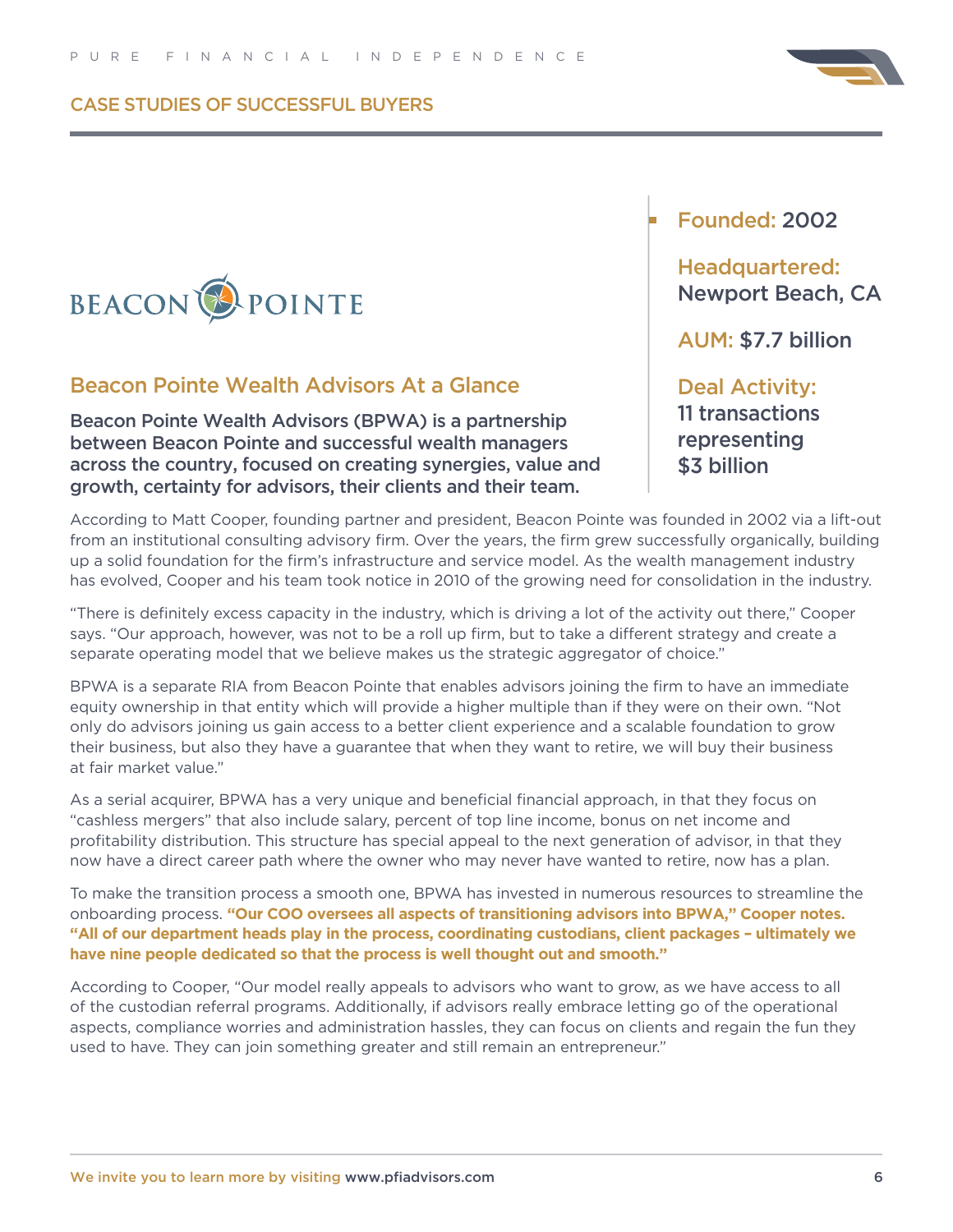



## EP Wealth Advisors At a Glance

EP Wealth Advisors' fundamental principles are simplicity, transparency and purpose, an approach that has served the firm well since it was founded in 2004 via a merger of two previous wealth management firms.

According to Patrick Goshtigian, President of EP Wealth Advisors (EPWA), "Professional management is critical these days to ensure that advisors can truly work with their clients to meet their long-term goals and objectives, while enabling the firm to continue to grow and scale."

### Founded: 2004

Headquartered: Los Angeles, CA

AUM: \$3.6 billion (as of 2/28/2018)

ity 4 acquisitions R G B Deal Activity: R G B representing \$670 million of client assets

This idea of having a dedicated effort to the running and managing the business has definitely paid off for EPWA, as they have successfully grown the firm from \$200 million in 2004 to over \$1 billion in 2011, when Goshtigian joined the firm, to \$3.6 billion today.

As part of that approach to further grow the firm, EPWA has recently embarked on an inorganic growth strategy via strategic acquisitions of other independent advisory firms. "Providing fiduciary advice as an RIA started to gain popularity 20 years ago, and since then many advisors left broker dealers and wirehouses. This exodus left the market fragmented. Because of the average age of fiduciary advisors and the increasing complexity of running a business, we see the M&A trend accelerating to a point where the make-up of the RIA market is like a barbell: national and super regional RIAs on one end, and the rest of the smaller advisors on the other," Goshtigian says. "Our pursuit of providing advice in the best interest of clients has led us to invest in processes, technology, and referral channels that gives us the confidence that we'll be on the larger side of the barbell."

In order to accomplish this growth strategy, EPWA has partnered with an outside investor, Wealth Partners Capital Group, to be able to source deals and leverage their capital and expertise to close deals. "We've done 4 acquisitions in the last 3 years and are looking for M&A activities to be a bigger and bigger source of our growth going forward," notes Goshtigian.

Advisors joining EPWA note their ability to leverage the size and scale of the firm. **"They can take off all of those hats," Goshtigian says. "There are real burdens on advisors in terms of operations, investment management, financial planning, and more, so when we centralize those functions and they can tap into them, they immediately become happier as they are able to focus on what they love, working with clients."**

Goshtigian notes that there are other real benefits to working with a larger firm. "For advisors, it can be lonely out there all on your own; thus, having a collegial, collaborative environment is very important. Additionally, when it comes to larger clients – they don't want to be the largest client in a smaller firm – they find comfort in working with larger firms."

Another benefit that Goshtigian relates from the firms they have acquired is an increase in referrals from the clients of older advisors. "Clients stop referring to an advisor if they sense he or she is winding down the practice. However, when clients see that the advisor is now with a larger firm and has a succession mindset, the referrals now come more freely."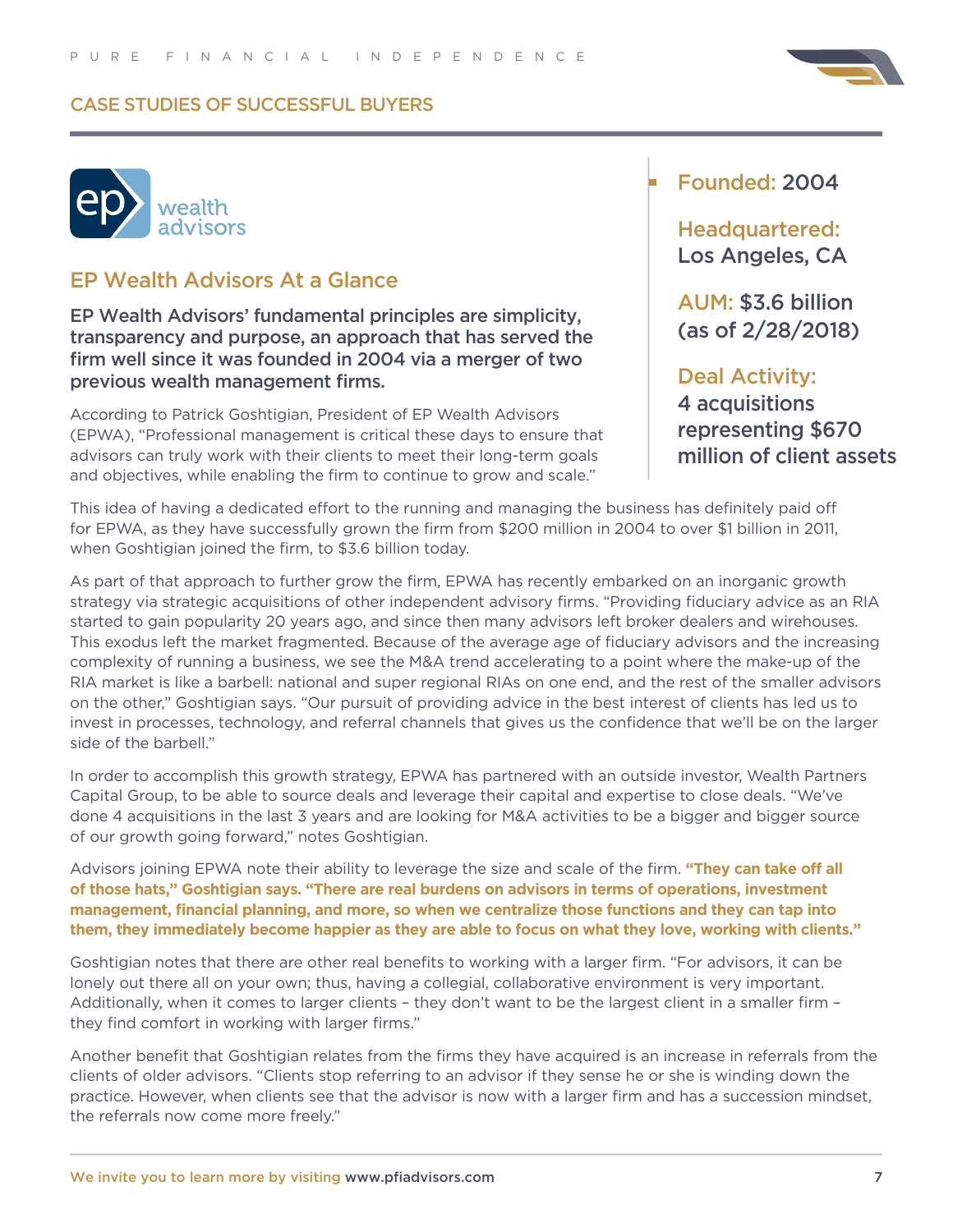

## **MERCER** ADVISORS<sup>"</sup>

## Mercer Advisors At a Glance

Mercer Advisors has a long history of providing wealth management and family office services to high net worth investors. Through a fee-only, fiduciary focus, Mercer relied solely on organic growth reaching \$6 billion of AUM as of June 2015 with much of that growth originating since 2011. As of June 2015, Mercer was one of the fastest growing RIAs in the country without doing any acquisitions.

### Founded: 1985

Headquartered: Denver, CO

AUM: \$12 billion

Deal Activity: 13 transactions representing \$4.5 billion in AUM

In a thoughtful approach to spur that growth further, Mercer partnered with an M&A-minded private equity firm in 2015 to embark on an inorganic strategy that has truly transformed the firm.

"Since our first deal in early 2016, we have been an aggressive integrator of independent RIAs and have just surpassed \$12 billion in AUM," said Dave Barton, former Mercer CEO and now Vice Chairman focusing exclusively on leading Mercer's M&A activities.

According to Barton, the key to Mercer's success has been to focus first on cultural alignment. "To us, size doesn't matter. We have done deals as small as \$55 million in AUM and deals upwards of \$2.2 billion. We are strong proponents of the fee-only, fiduciary financial planning, client-centric philosophy, so any potential partners we engage with truly must believe in that. It's not enough to just have that statement in their Form ADV, it should be part of the firm's soul."

Barton emphasizes that Mercer is different from the other serial acquirers out there. "We are an integrator, not an aggregator," he says. "In pretty much all our deals, the selling principal stays involved - this is not an exit strategy for that person. Rather, it is a career development opportunity not only for the seller, but also for his or her employees. They are not just cashing out; rather they see Mercer as a national organization where they and their teams can thrive. For us, we truly believe that there is a talent shortage in our industry and we are not just looking to acquire AUM, but also to add significant talent and capabilities to our organization.

When discussing with potential partner RIA firms, Barton emphasizes the size, scale and depth of resources that Mercer can provide to their clients. **"Every advisor cares deeply about their clients and wants to ensure that they are well cared for. We demonstrate that clients will have an enhanced experience with Mercer via our family office services delivered by in-house CFPs, CPAs, CFAs, CTFAs, MBAs and attorneys – we feel this is truly our competitive differentiator."** 

Barton also emphasizes in his pitch to potential partners that Mercer has a national sales force that is marketing aggressively. "In just the last year, we brought in \$1.3 billion from 900 new clients from our organic activities alone.

Additionally, Barton confirms that for many mid-sized RIAs, they are all looking for ways to get rid of the day-to-day headaches of managing their business and focus on what they truly enjoy. "For the first time, advisors joining Mercer are able to live the lives that they are planning for their own clients," he wryly notes.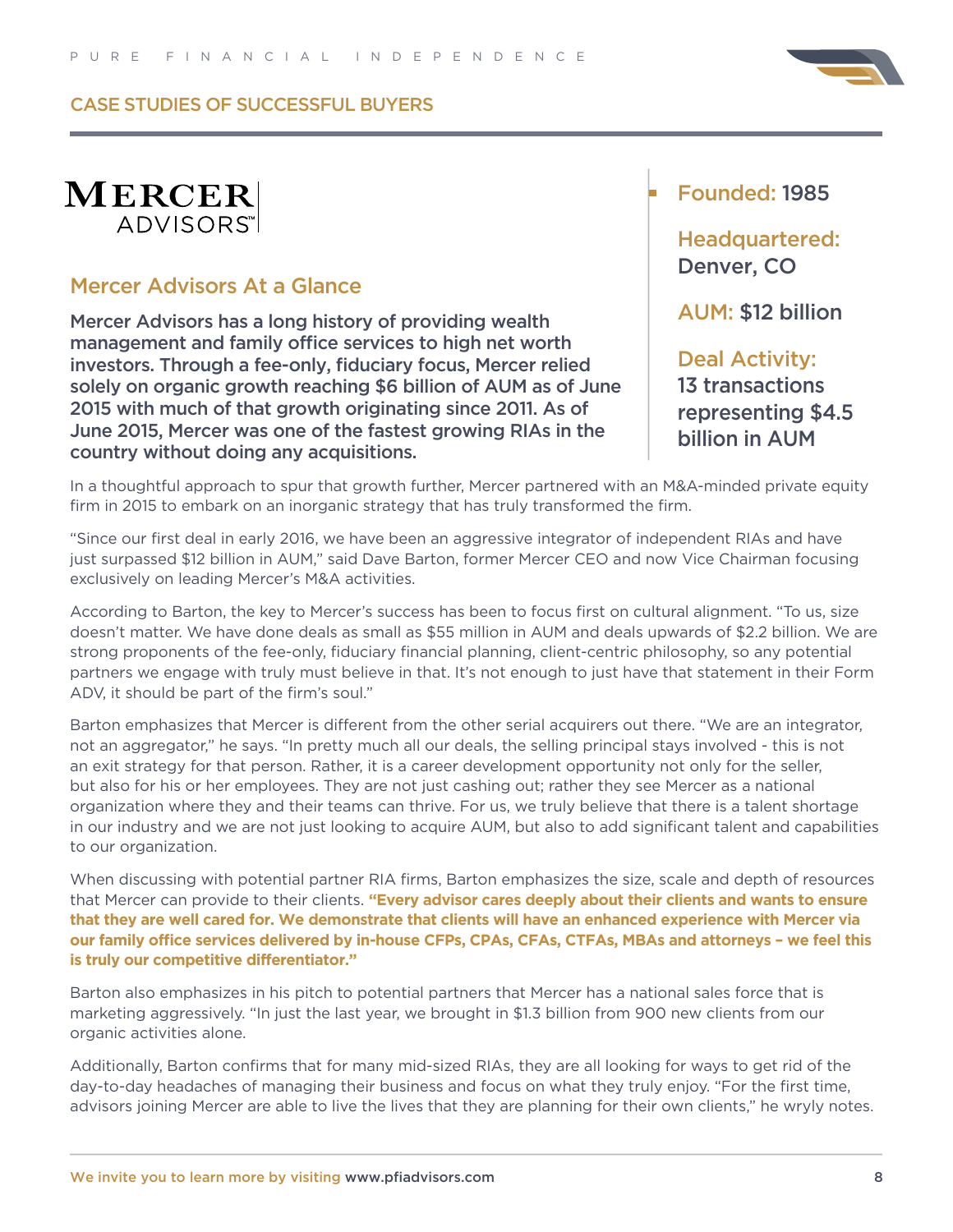



## Parallel Advisors At a Glance

Parallel Advisors was founded in 2006 as a "tech-savvy wealth management firm that leads with financial planning and asset allocation," says C.J. Rendic, CEO of Parallel Advisors. "We don't have a broker dealer affiliation, so we are truly independent and on the right side of our clients."

## Founded: 2006

## Headquartered: San Francisco, CA

AUM: \$1.9 billion

## Deal Activity: 2 mergers representing \$200 million AUM

Rendic believes that, "bigger is better," when it comes to wealth management. "Powerful benefits of scale accrue to a larger firm in this industry, such as the latest technologies that delight clients, dedicated wealth strategists (lawyers, CFPs. LL.Ms) and centralized processes. Smaller firms simply don't offer these sophisticated services that high net worth investors require."

As part of that larger firm focus, Parallel is launching an inorganic growth strategy to capitalize on the success they have had with two earlier advisor mergers. "These firms were a very good fit for us as they had a similar focus on serving clients; However, they didn't want to have to deal with the business operations, compliance and technology responsibilities that come with being an independent firm," Rendic notes.

Once these advisors were able to leverage our investment and financial planning best practices, they quickly grew their businesses within Parallel. "Successful integration of advisors validated our model," Rendic says. Accordingly, Parallel has now brought on a new hire as their "Firm Development Director" to lead their recruiting efforts, for both new advisors as well as acquisition opportunities. "We are looking to bring on about 4 advisors and conduct 2 acquisitions a year."

Rendic's strategy focusses on maintaining Parallel's culture and recruiting like-minded advisors to join the firm. **"Relationships are key to our success," he says. "Not only with clients, but also within the firm. We've found that collaborating with the other professionals within Parallel actually helps deepen client relationships as advisors are able to bring a broader solution set to bear."** As a result, Parallel makes it a strategic priority to create a shared-equity model and to pay above market rates to maintain their aligned interest and further establish their firm culture.

Going forward, Rendic believes there will continue to be further industry consolidation and the firms that can invest, have professional management and a scalable infrastructure will be the winners going forward. "Our pitch to advisors is that we can sustain a high level of relationship management, while allowing advisors the autonomy and flexibility to manage their clients their way with our support."